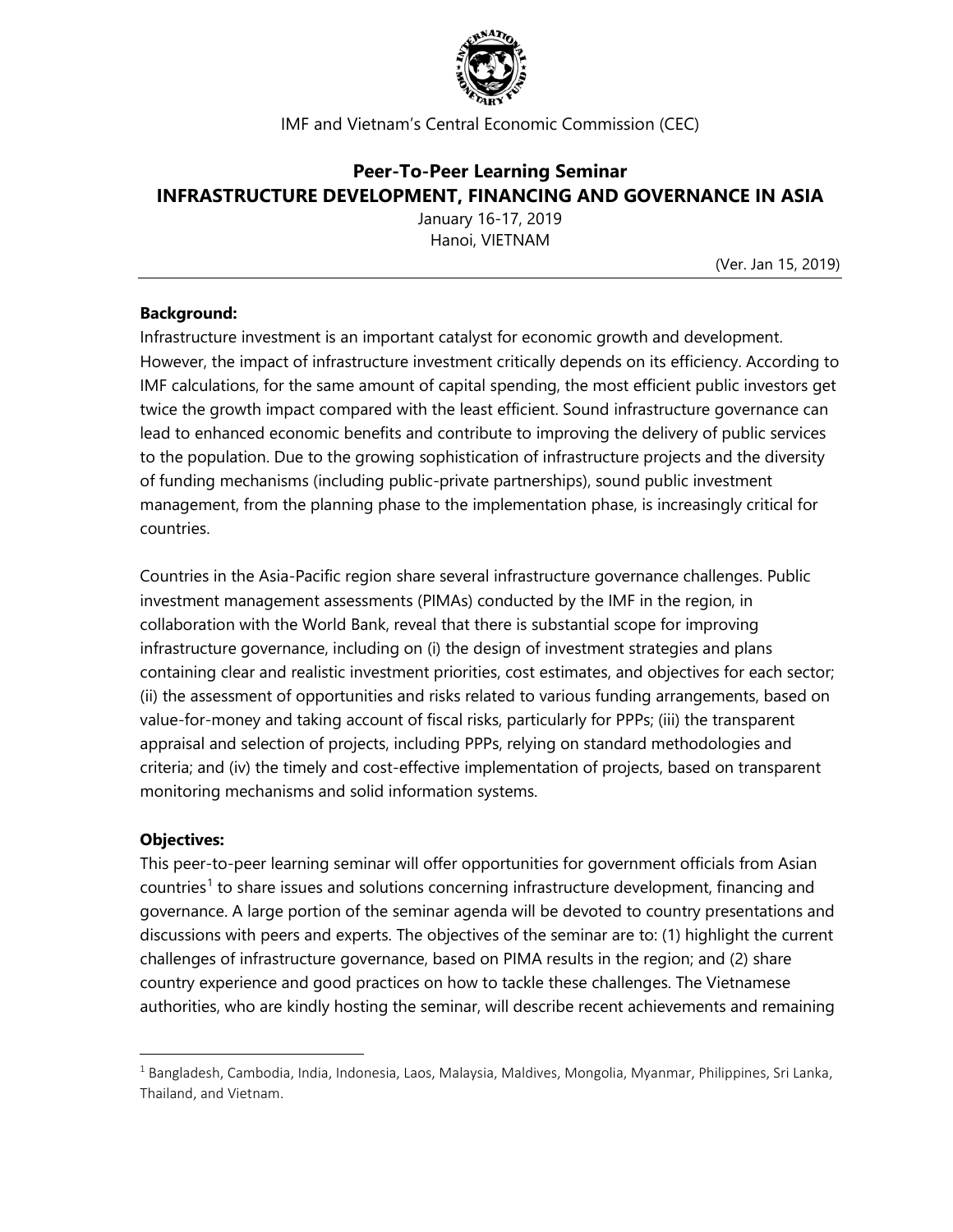challenges associated with their ongoing endeavor towards stronger infrastructure governance. The funding comes from the Government of Japan—assuming G-20 Presidency in 2019—that promotes quality infrastructure globally with a focus on good governance of infrastructure.

#### **Modality:**

The seminar will take the format of peer-to-peer learning. Each session will start with a presentation by an expert speaker (20-30 min), followed by one or several presentations by regional participants and/or guest speakers (20-30 min), and a discussion (30-45 min).

## **PROGRAM**

### **DAY 1: Wednesday, January 16** Venue: Ballroom 2

InterContinental Hanoi Landmark72

### **Master of Ceremony:**

**Mr. Ken Kashiwase**, Deputy Head of IMF Regional Office for Asia and the Pacific (OAP)

| $8:30$ am $-9:00$ am  |        | <b>Registration</b>                                                                                                                                      |
|-----------------------|--------|----------------------------------------------------------------------------------------------------------------------------------------------------------|
| $9:00$ am $-9:25$ am  |        | <b>Opening Remarks:</b>                                                                                                                                  |
|                       |        | Mr. Vu Dai Thang, Vice Minister, Ministry of Planning and<br>Investment (MPI)                                                                            |
|                       |        | Mr. Kunio Umeda, Ambassador of the Embassy of Japan in Vietnam                                                                                           |
| $9:30$ am $-9:40$ am  |        | <b>Photo Session</b>                                                                                                                                     |
| $9:40$ am - $9:45$ am |        | <b>Presentation of the Seminar Agenda</b>                                                                                                                |
|                       |        | Mr. Fabien Gonguet, Economist, IMF Fiscal Affairs Department (FAD)                                                                                       |
| $9:45$ am $-11:15$ am | $S-1A$ | Setting the Context for Infrastructure Development and<br><b>Governance in Southeast Asia</b>                                                            |
|                       |        | This session will provide participants with an overview of recent trends of<br>public investment and public-private partnerships (PPPs) in Asia. It will |
|                       |        | introduce a comprehensive framework for infrastructure governance                                                                                        |
|                       |        | covering the whole public investment cycle (Public investment<br>management assessment (PIMA) methodology). It will identify common                      |
|                       |        | infrastructure governance challenges in Asia, based on the results of the                                                                                |
|                       |        | first PIMAs conducted in the region.                                                                                                                     |
|                       |        | <b>Moderator:</b>                                                                                                                                        |
|                       |        | Mr. Fabien Gonguet, Economist, IMF FAD                                                                                                                   |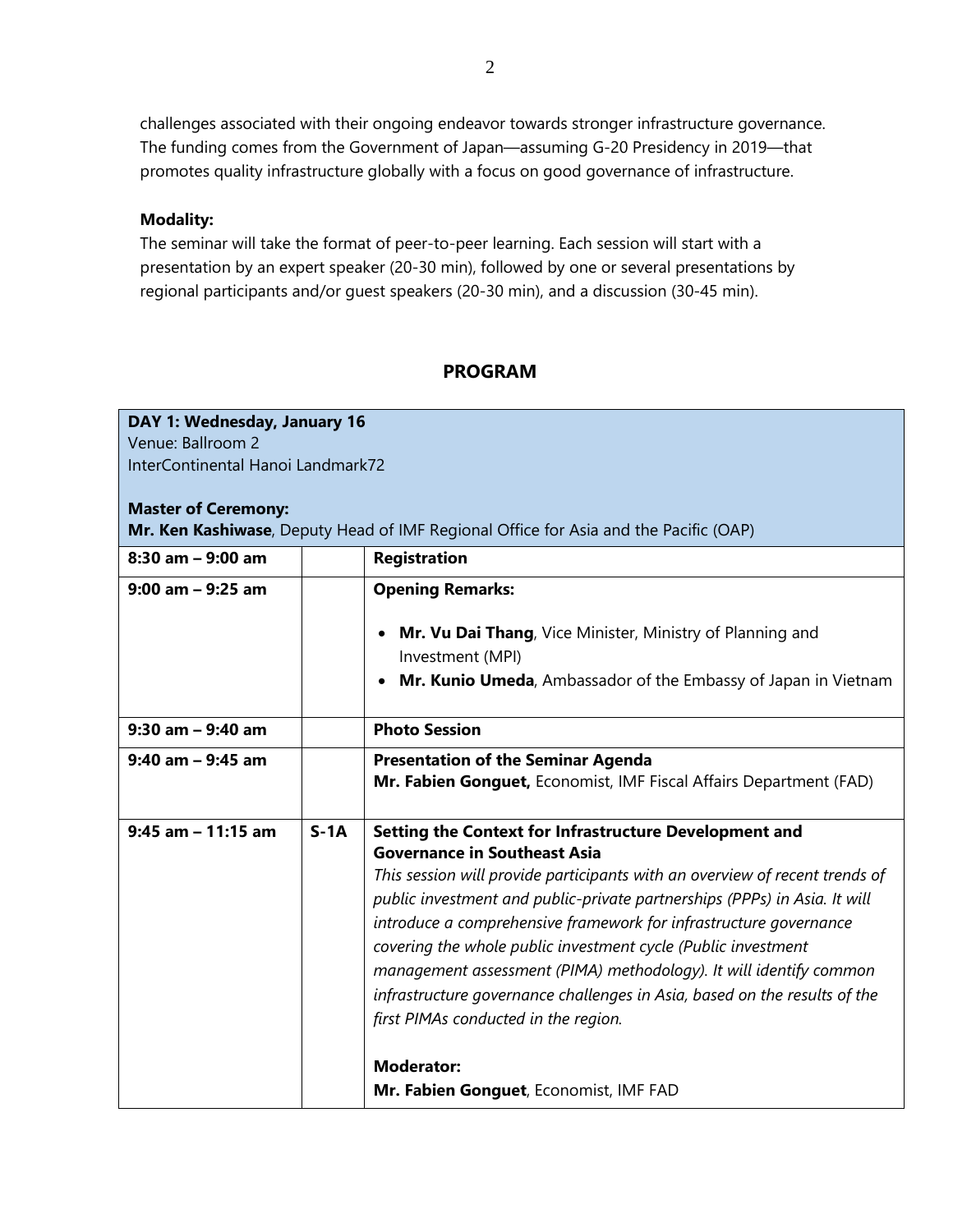|                     |        | <b>Presentations</b> (60 min)                                                             |
|---------------------|--------|-------------------------------------------------------------------------------------------|
|                     |        | Recent Trends in Public Investment and PPPs in Asia<br>$\circ$                            |
|                     |        | Mr. Chishiro Matsumoto, Advisor, IMF Fiscal Affairs                                       |
|                     |        | Department (FAD)                                                                          |
|                     |        | Getting Infrastructure Right: A Framework for Better Governance<br>$\circ$                |
|                     |        | Mr. Andrew Blazey, Deputy Head of Division, Budgeting and                                 |
|                     |        | Public Expenditures, Organization for Economic Co-operation                               |
|                     |        | and Development (OECD)                                                                    |
|                     |        | Introduction of the PIMA Framework and First Results in the<br>$\circ$                    |
|                     |        | Region                                                                                    |
|                     |        | Mr. Fabien Gonguet, Economist, IMF FAD                                                    |
|                     |        | <b>Discussion</b> (30 min)                                                                |
| 11:15 am - 11:30 am |        | <b>Coffee Break</b>                                                                       |
|                     |        | Venue: Ballroom Foyer                                                                     |
| 11:30 am - 12:30 pm | $S-1B$ | Infrastructure Governance in Practice: The Case of Vietnam                                |
|                     |        | This session will shift the focus to Vietnam and discuss the government's                 |
|                     |        | recent endeavors in the field of infrastructure development, as well as                   |
|                     |        | ongoing infrastructure governance reforms.                                                |
|                     |        | <b>Moderators:</b>                                                                        |
|                     |        | Mr. Fabien Gonguet and Ms. Anja Baum, Economists, IMF FAD                                 |
|                     |        | <b>Presentations</b> (30 min)                                                             |
|                     |        | Infrastructure Development and SDG Implementation in Vietnam<br>$\circ$                   |
|                     |        | Ms. Anja Baum, Economist, IMF FAD                                                         |
|                     |        | Enhancing Public Investment Efficiency: Experience from peers in<br>$\circ$               |
|                     |        | Asia and recommendations for Vietnam                                                      |
|                     |        | Mr. Fabien Gonguet, Economist, IMF FAD                                                    |
|                     |        | <b>Discussion</b> (30 min)                                                                |
|                     |        | A representative from the following respective ministry will respond to the               |
|                     |        | presentations by the IMF FAD team.                                                        |
|                     |        | Mr. Trần Minh Phương, Deputy Director, Planning Department,                               |
|                     |        | Ministry of Transportation                                                                |
|                     |        | Ms. Mai Thi Thùy Dương, Deputy Director, Department of<br>Investment, Ministry of Finance |
|                     |        |                                                                                           |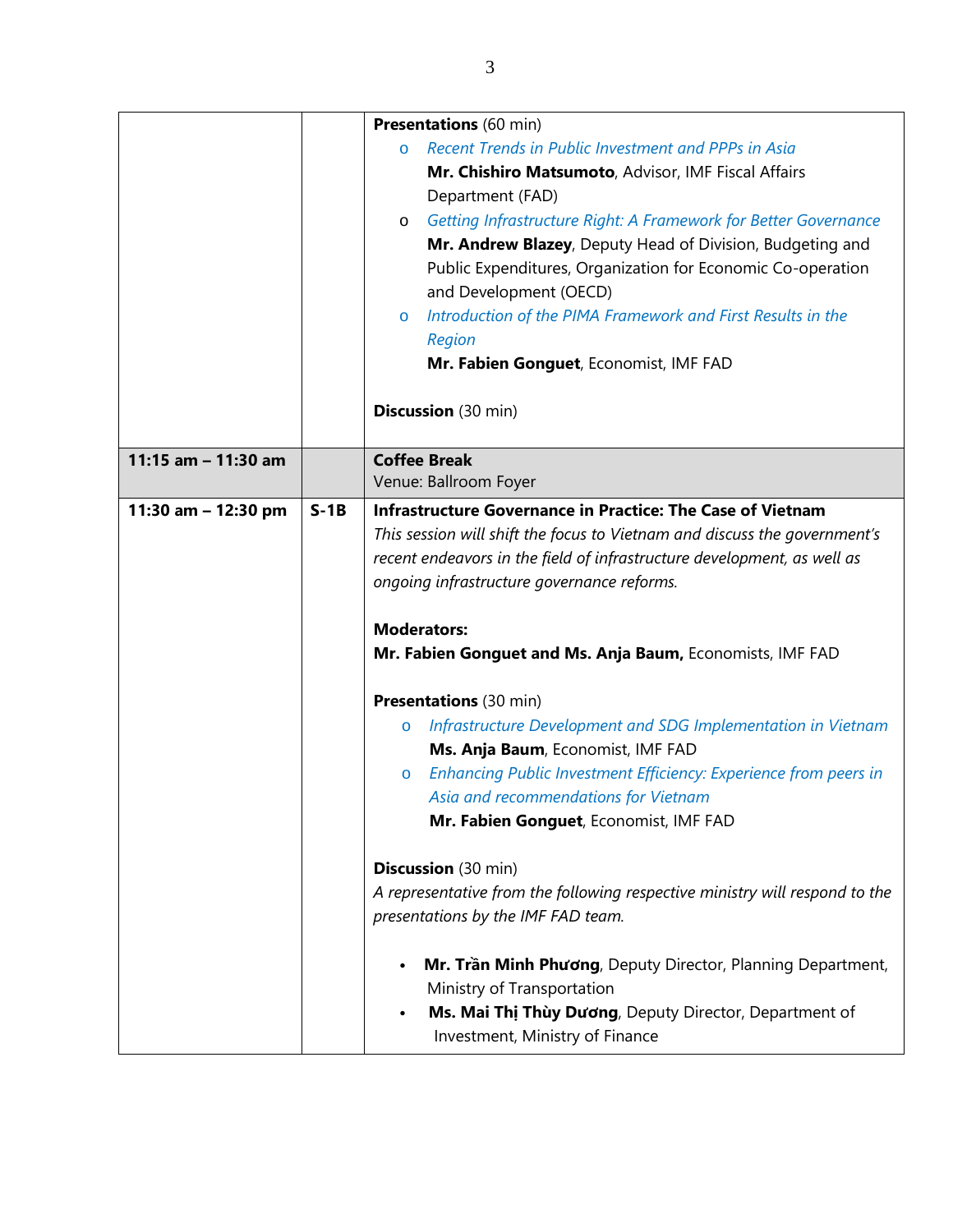|                     |       | Mr. Tăng Ngọc Tráng, Deputy Director, Department of                                                                                                                                                                                                                                                                                                                                                                                                                                                                                                                                                                                                                                                                                                                                                                                        |
|---------------------|-------|--------------------------------------------------------------------------------------------------------------------------------------------------------------------------------------------------------------------------------------------------------------------------------------------------------------------------------------------------------------------------------------------------------------------------------------------------------------------------------------------------------------------------------------------------------------------------------------------------------------------------------------------------------------------------------------------------------------------------------------------------------------------------------------------------------------------------------------------|
|                     |       | Investment Supervision & Appraisal, Ministry of Planning and                                                                                                                                                                                                                                                                                                                                                                                                                                                                                                                                                                                                                                                                                                                                                                               |
|                     |       | Investment                                                                                                                                                                                                                                                                                                                                                                                                                                                                                                                                                                                                                                                                                                                                                                                                                                 |
|                     |       |                                                                                                                                                                                                                                                                                                                                                                                                                                                                                                                                                                                                                                                                                                                                                                                                                                            |
| 12:30 pm - 1:45 pm  |       | Lunch (Buffet)                                                                                                                                                                                                                                                                                                                                                                                                                                                                                                                                                                                                                                                                                                                                                                                                                             |
|                     |       | Venue: 3 Spoons Restaurant                                                                                                                                                                                                                                                                                                                                                                                                                                                                                                                                                                                                                                                                                                                                                                                                                 |
|                     |       |                                                                                                                                                                                                                                                                                                                                                                                                                                                                                                                                                                                                                                                                                                                                                                                                                                            |
| 1:45 pm $-$ 3:15 pm | $S-2$ | <b>Innovative Infrastructure Financing</b><br>Infrastructure financing in Asia has historically come from governments'<br>budgets and borrowing from bilateral agencies and multilateral banks.<br>This session will reflect on the opportunities and challenges associated<br>with these traditional financing sources, as well as with modern, more<br>private-sector oriented financing modalities, from bond finance and<br>infrastructure funds to public-private partnerships.<br><b>Moderator:</b><br>Mr. Kiwan Kim, Executive Director, Public and Private Infrastructure<br>Investment Management Center (PIMAC), Korea Development Institute<br>(KDI)<br><b>Presentations by Experts (20-30 min)</b><br><b>Opportunities and Challenges Associated with Traditional</b><br>$\circ$<br><b>Infrastructure Financing Modalities</b> |
|                     |       | Ms. Anja Baum, Economist, IMF FAD<br>Financing Infrastructure in Asia and the Pacific: Capturing Impacts<br>O<br>and New Sources (including the private sector and regional<br><i>financing initiatives)</i><br>Mr. Matthias Helble, Economist, Economic Research and<br>Regional Cooperation Department, Asian Development Bank<br>(ADB)<br><b>Presentations by Country Participants (20-30 min)</b><br>JBIC Activities in "Power Sector / IPP Projects" in Asia<br>$\circ$                                                                                                                                                                                                                                                                                                                                                               |
|                     |       | Mr. Kenichi Aso, Resident Executive Officer, Regional Head for<br>Asia and Pacific, Japan Bank for International Cooperation (JBIC)<br>Newly-established Infrastructure and Project Financing Agency<br>$\circ$<br>(advice over the whole investment cycle)<br>Mr. William Brummitt, Managing Director, Infrastructure and                                                                                                                                                                                                                                                                                                                                                                                                                                                                                                                 |
|                     |       | Project Financing Agency (IPFA)<br>Discussion (30-45 min)                                                                                                                                                                                                                                                                                                                                                                                                                                                                                                                                                                                                                                                                                                                                                                                  |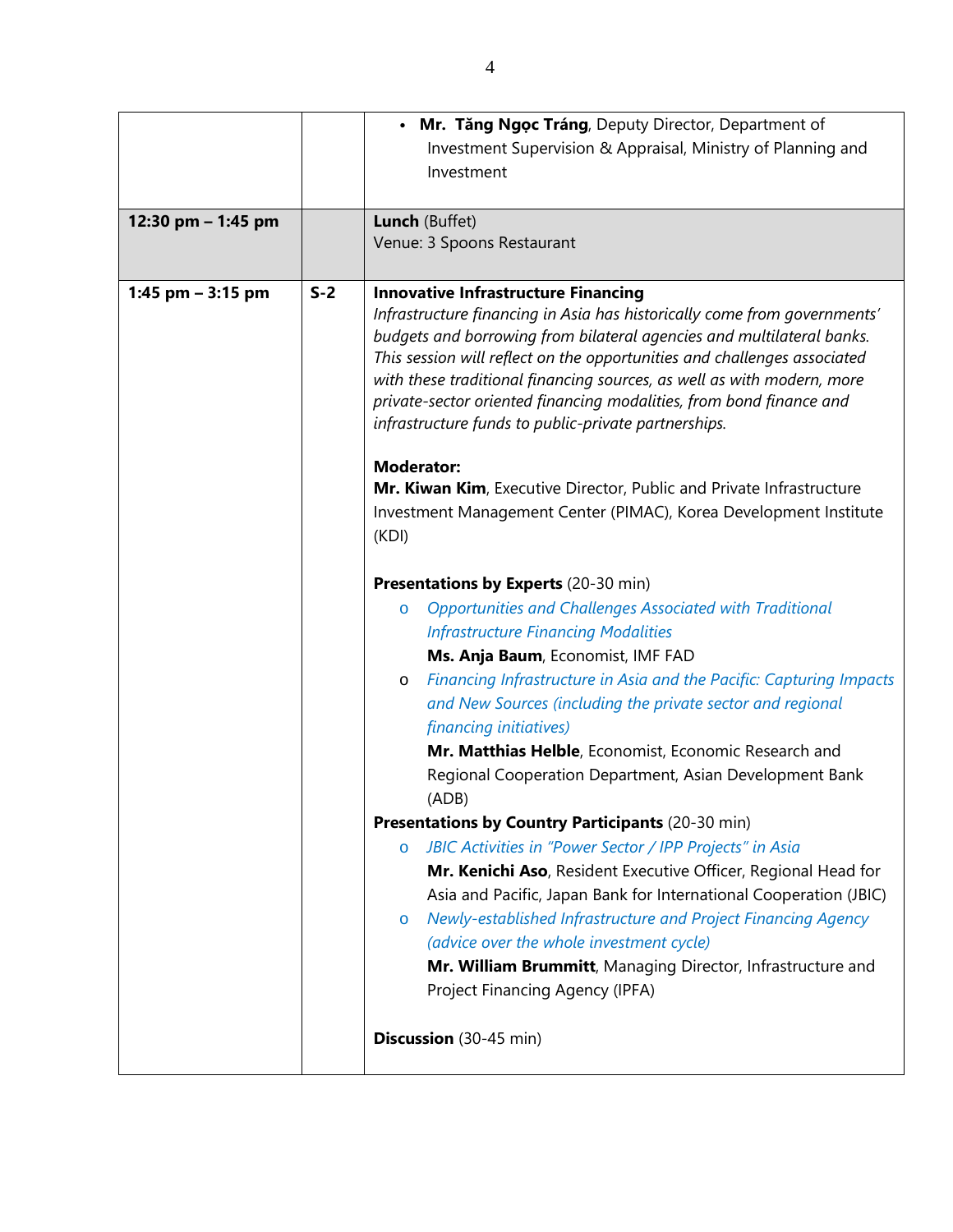| $3:15$ pm $-3:30$ pm |       | <b>Coffee Break</b><br>Venue: Ballroom Foyer                                                                                                                                                                                                                                                                                                                                                                                                                                                                                                                                                                                                                                                                      |
|----------------------|-------|-------------------------------------------------------------------------------------------------------------------------------------------------------------------------------------------------------------------------------------------------------------------------------------------------------------------------------------------------------------------------------------------------------------------------------------------------------------------------------------------------------------------------------------------------------------------------------------------------------------------------------------------------------------------------------------------------------------------|
| $3:30$ pm $-5:00$ pm | $S-3$ | <b>Managing Opportunities and Risks Associated with Public-Private</b><br><b>Partnerships</b><br>The use of PPP mechanisms has been on the rise in most Asian countries<br>for the past fifteen years. In a constrained fiscal environment, they open<br>opportunities for infrastructure development, though they also expose the<br>government to new risks. This session will focus on these opportunities<br>and risks associated with PPPs and highlight some of the best legal and<br>institutional practices to manage them efficiently.<br><b>Moderator:</b><br>Ms. Vu Quynh Le, Deputy Director General, PPP Office,<br>Public Procurement Agency (PPA), Ministry of Planning and Investment,<br>Vietnam |
|                      |       | <b>Lecture</b> (20-30 min).<br>Managing fiscal risks related to PPPs<br>$\circ$<br>Mr. Rui Monteiro, Technical Assistance Advisor, IMF, FAD<br>Presentations by Country Participants (20-30 min)<br>PPP Legal and Institutional Framework, including PPP Unit<br>$\circ$<br>Mr. Kunta Wibawa Dasa Nugraha, Director of State Budget<br>Preparation,<br>Directorate-General of Budget, Ministry of Finance, Indonesia<br><b>Risk Management Program for PPPs (Perspectives from Private</b><br>$\circ$<br>Sector)<br>Mr. Owen Hayford, Partner, PwC Australia Legal<br>Discussion (30-45 min)                                                                                                                      |
| 6:30 pm $-$ 8:30 pm  |       | <b>Welcome Dinner (Buffet)</b><br>Venue: Da Nang Room                                                                                                                                                                                                                                                                                                                                                                                                                                                                                                                                                                                                                                                             |

*The agenda for Day 2 (January 17) follows.*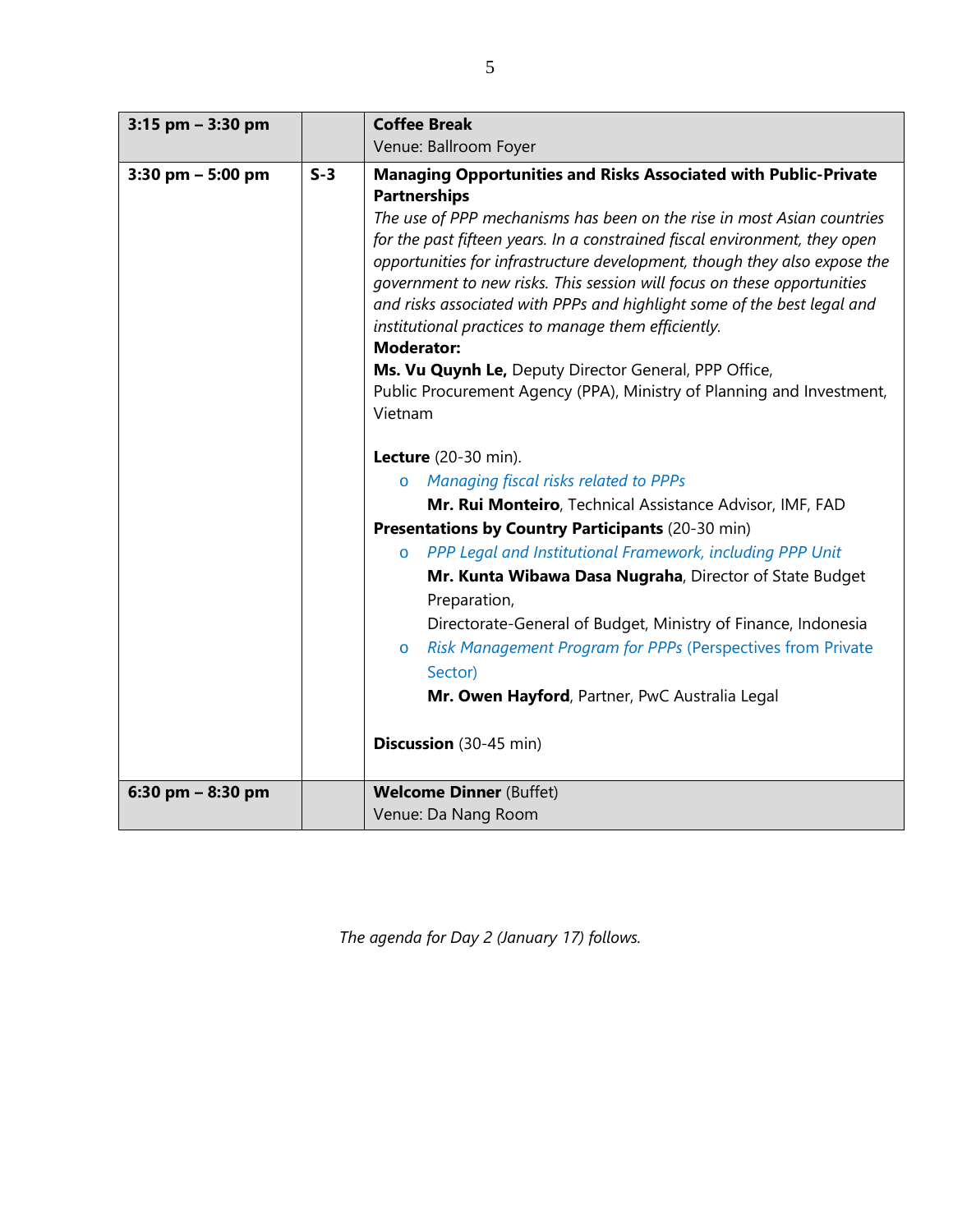**DAY 2: Thursday, January 17**

Venue: Hanoi Room

# **Master of Ceremony:**

**Mr. Ken Kashiwase**, Deputy Head of IMF Regional Office for Asia and the Pacific (OAP)

| $9:00$ am - 10:30 am  | $S-4$ | <b>Best Practices: Appraise, Select and Monitor Public-Private</b>                                                                            |
|-----------------------|-------|-----------------------------------------------------------------------------------------------------------------------------------------------|
|                       |       | <b>Partnership Projects</b>                                                                                                                   |
|                       |       | This session will highlight good practices in ensuring the transparent<br>appraisal and selection of PPP projects, based on international and |
|                       |       | regional examples – including the cost-benefit and value-for-money                                                                            |
|                       |       | methodologies, the setting up of a "gateway" approach for project                                                                             |
|                       |       | selection, and the establishment of transparent PPP selection criteria.                                                                       |
|                       |       | <b>Moderator:</b>                                                                                                                             |
|                       |       | Mr. Agung Hidayat Purwanto, Chief of Section of Fiscal Risk                                                                                   |
|                       |       | <b>Budgeting</b> , Directorate Budget Formulation, Directorate General of<br>Budget, Ministry of Finance, Indonesia                           |
|                       |       | <b>Lecture</b> (20-30 min).                                                                                                                   |
|                       |       | <b>Best Practices in PPP Project Appraisal and Selection</b><br>$\circ$                                                                       |
|                       |       | Mr. Rui Monteiro, Technical Assistance Advisor, IMF, FAD                                                                                      |
|                       |       | Presentation by Country Participant (20-30 min)                                                                                               |
|                       |       | Appraisal of Public-procured and PPP Projects in Korea<br>$\circ$                                                                             |
|                       |       | Mr. Kiwan Kim, Executive Director, Public and Private                                                                                         |
|                       |       | Infrastructure Investment Management Center (PIMAC), Korea                                                                                    |
|                       |       | Development Institute (KDI)                                                                                                                   |
|                       |       | Discussion (30-45 min)                                                                                                                        |
| 10:30 am - 10:45 am   |       | <b>Coffee Break</b>                                                                                                                           |
|                       |       | Venue: Ballroom Foyer                                                                                                                         |
| 10:45 am $-$ 12:15 pm | $S-5$ | <b>Monitoring and Managing Ongoing Infrastructure Projects</b><br>For infrastructure projects to be implemented in a timely and cost-         |
|                       |       | effective way (avoiding delays and cost overruns), governments should<br>ensure that projects are fully funded, transparently monitored and   |
|                       |       | effectively managed. This session will address challenges associated with                                                                     |
|                       |       | the implementation phase of the infrastructure development cycle,<br>including in the case of PPPs.                                           |
|                       |       |                                                                                                                                               |
|                       |       | <b>Moderator:</b>                                                                                                                             |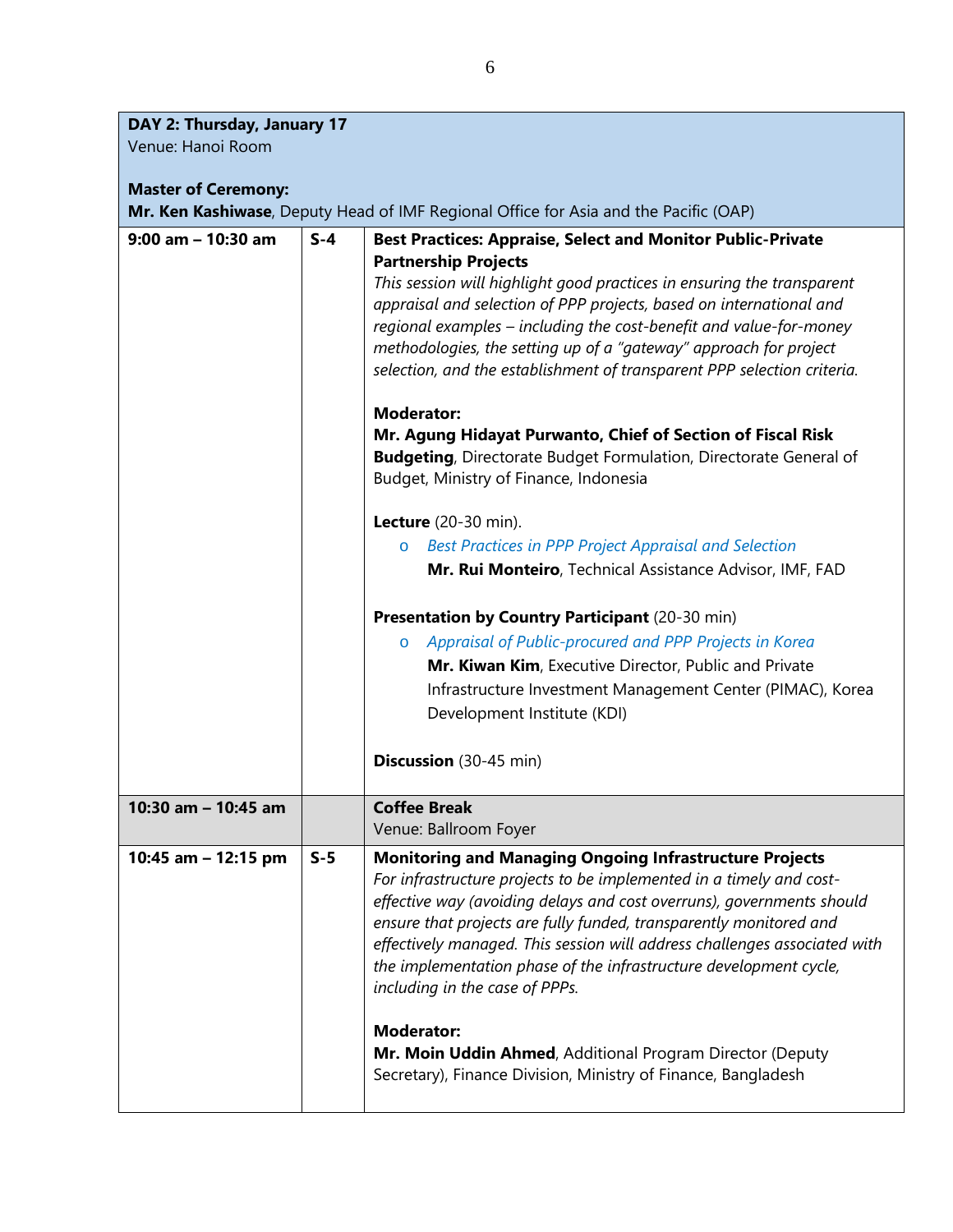|                      |       | <b>Lecture</b> (20-30 min)                                                                                                                           |
|----------------------|-------|------------------------------------------------------------------------------------------------------------------------------------------------------|
|                      |       | Overview of Best Project Monitoring and Management Practices<br>$\circ$                                                                              |
|                      |       | Mr. Andrew Blazey, Deputy Head of Division, Budgeting and                                                                                            |
|                      |       | Public Expenditures, OECD                                                                                                                            |
|                      |       |                                                                                                                                                      |
|                      |       | <b>Presentations by Country Participants (20-30 min)</b>                                                                                             |
|                      |       | Infrastructure Investment Projects in Thailand<br>$\circ$                                                                                            |
|                      |       | Mr. Peerapat Wongchaiwat, Senior Economist, Fiscal Policy                                                                                            |
|                      |       | Bureau, Fiscal Policy Office, Ministry of Finance, Thailand                                                                                          |
|                      |       | Malaysia: Monitoring and Evaluation (M&E)<br>$\circ$                                                                                                 |
|                      |       | Mr. Azrai Yusni Bin Kamarul Zaman (Malaysia), Section Head,                                                                                          |
|                      |       | Strategic Evaluation Division, Implementation Coordination Unit,                                                                                     |
|                      |       | Prime Ministers Department                                                                                                                           |
|                      |       | <b>Monitoring and Managing Ongoing Infrastructure Projects</b><br>$\circ$                                                                            |
|                      |       | (Perspectives from Private Sector)                                                                                                                   |
|                      |       | Mr. Owen Hayford, Partner, PwC Australia Legal                                                                                                       |
|                      |       |                                                                                                                                                      |
|                      |       | Discussion (30-45 min)                                                                                                                               |
|                      |       |                                                                                                                                                      |
|                      |       |                                                                                                                                                      |
|                      |       |                                                                                                                                                      |
| 12:15 pm $-$ 1:30 pm |       | Lunch (Buffet)                                                                                                                                       |
|                      |       | Venue: 3 Spoons Restaurant                                                                                                                           |
| 1:30 pm $-$ 3:00 pm  | $S-6$ | <b>Successful Implementation of Infrastructure Governance Reforms</b>                                                                                |
|                      |       | Reforming public investment management is a complex endeavor, as                                                                                     |
|                      |       | reform priorities are often several, and needs for capacity development<br>are significant. This session will discuss the main challenges associated |
|                      |       | with public investment management reforms based on recent examples in                                                                                |
|                      |       | the region and highlight the types of assistance offered by IMF and other                                                                            |
|                      |       | development partners in supporting these reform efforts.                                                                                             |
|                      |       |                                                                                                                                                      |
|                      |       | Moderators:                                                                                                                                          |
|                      |       | Messrs. Rui Monteiro and Fabien Gonguet, IMF, FAD                                                                                                    |
|                      |       |                                                                                                                                                      |
|                      |       | <b>Lecture</b> (20-30 min)                                                                                                                           |
|                      |       | <b>PIMA Deliverables and Follow-up Technical Assistance</b>                                                                                          |
|                      |       | Mr. Fabien Gonguet, Economist, IMF, FAD                                                                                                              |
|                      |       |                                                                                                                                                      |
|                      |       | <b>Panel Discussion</b> (60 min)                                                                                                                     |
|                      |       | Experts and participants from the countries which have undergone a                                                                                   |
|                      |       | PIMA exercise will take part in the discussion on the implementation of                                                                              |
|                      |       | infrastructure governance reforms.                                                                                                                   |